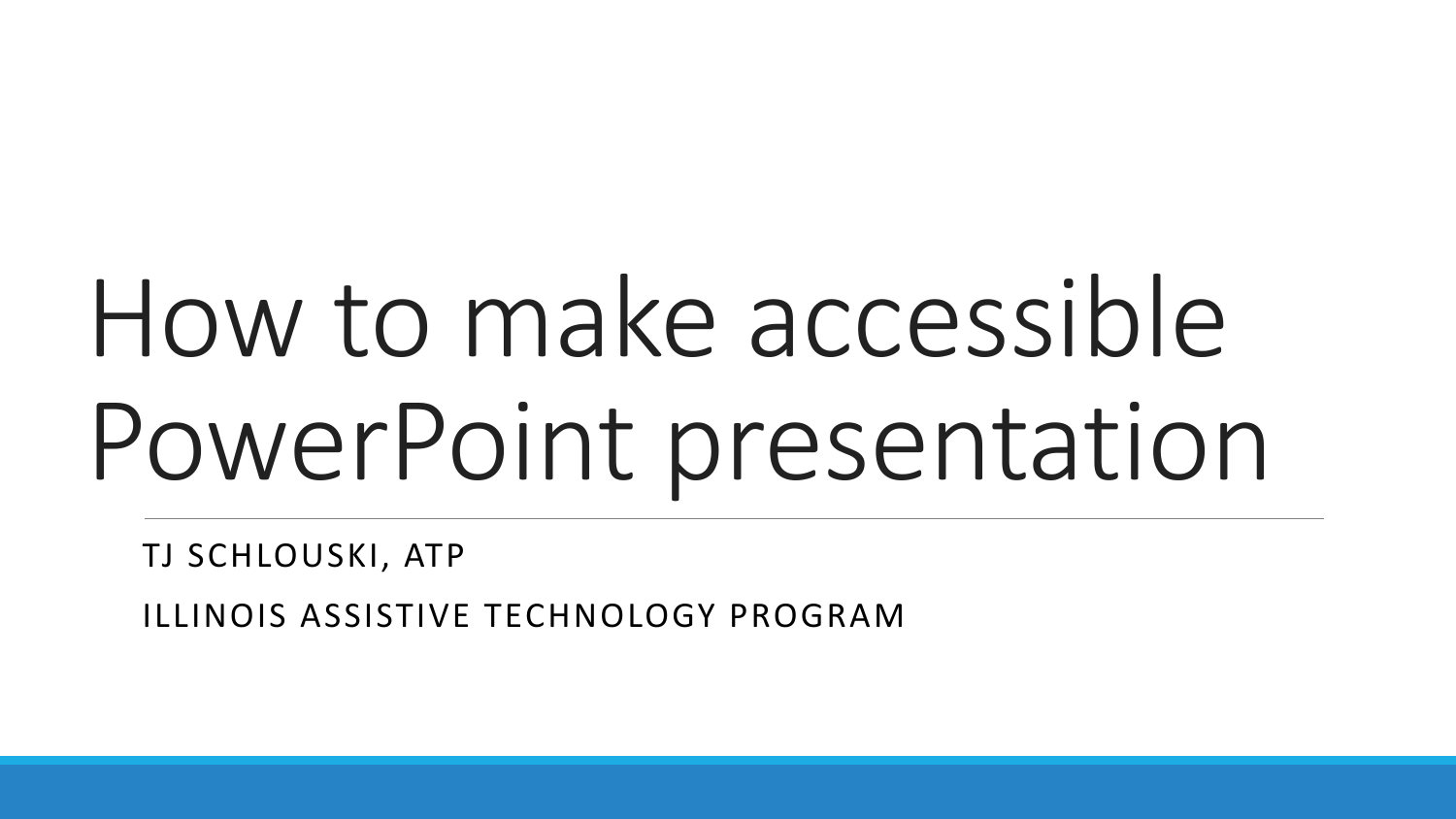#### Upcoming ATAP ICT accessibility webinars

- •Consideration in Multimedia Accessibility, 4/29/15, 3:00 PM Eastern
- •Information and archives:<http://bit.ly/1y1DHst>
- •Provide feedback or suggestions for future ICT webinars: <http://bit.ly/1DU85MW>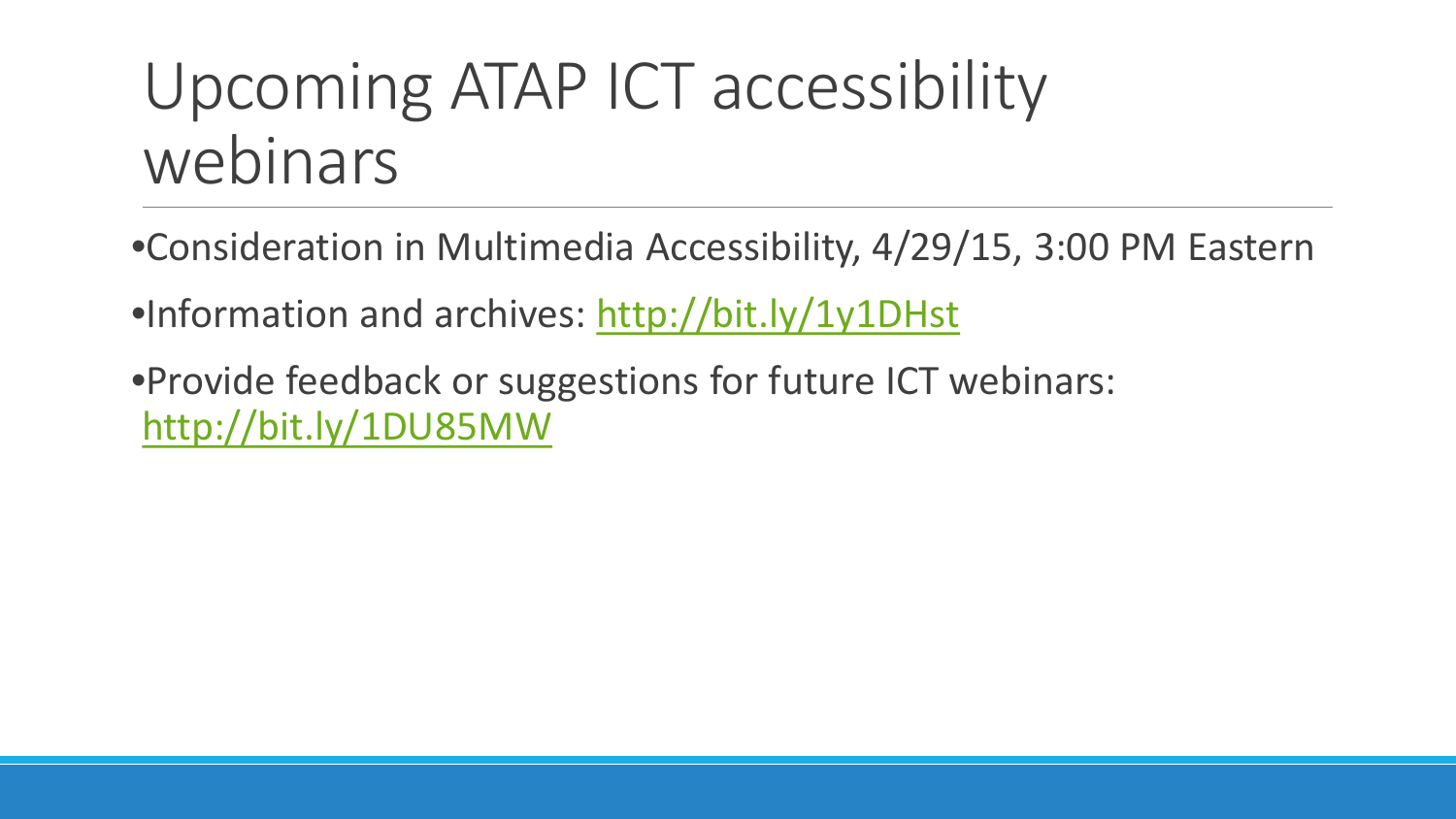#### Please ask questions

- •This is meant to be an interactive experience if you have questions please ask by typing them into the chat box.
- •I will try to pay attention and answer your questions as soon as I see them.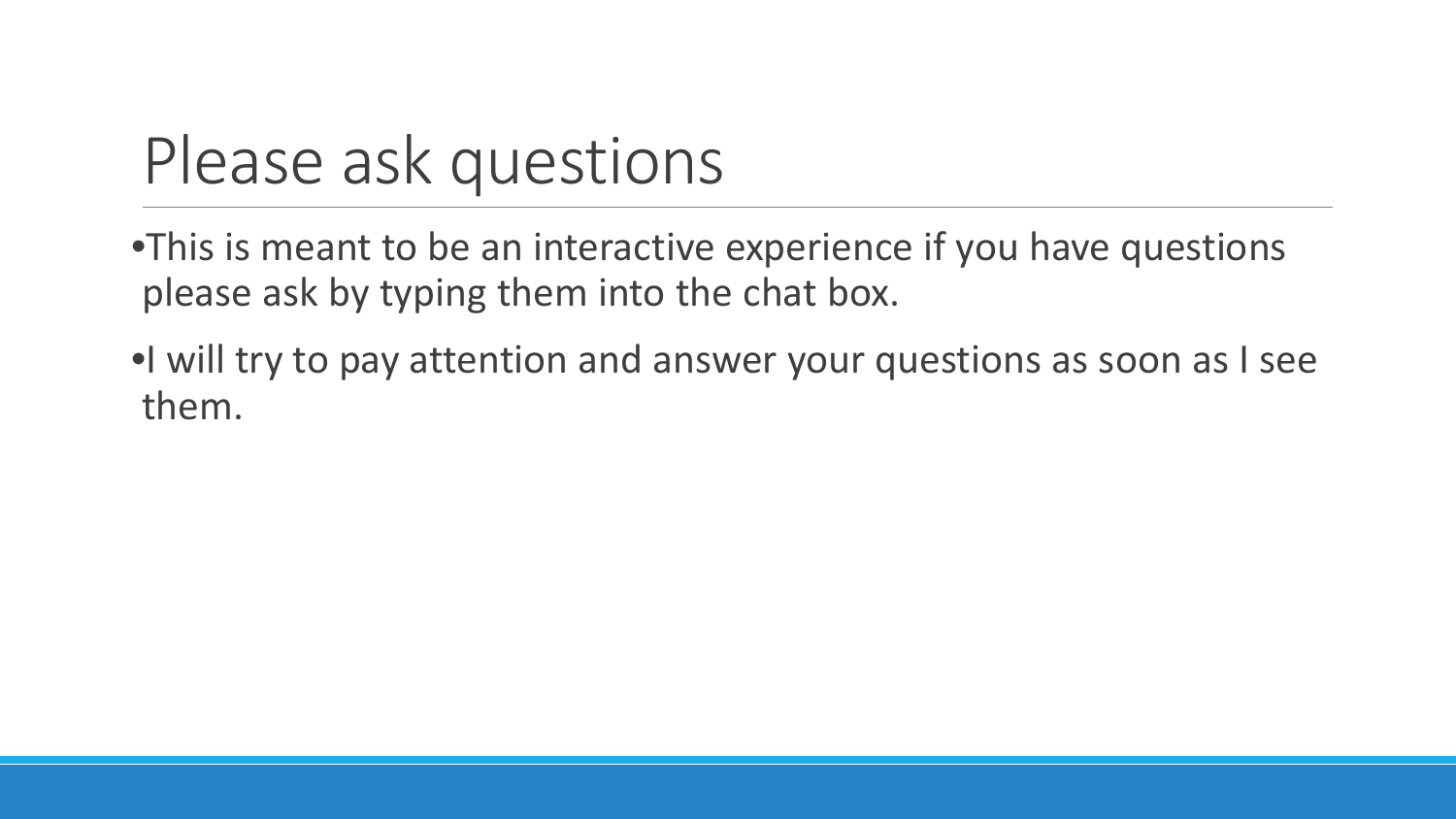## Why are we talking about PowerPoint presentations?

•Information and Communication Technology (ICT) covers everything from websites, telecommunications, video, and audio. But it also includes digital media for example Word Documents, PowerPoint Presentations, PDF's, etc.

•Having an accessible original electronic document helps if you need to distribute your presentation in an accessible format.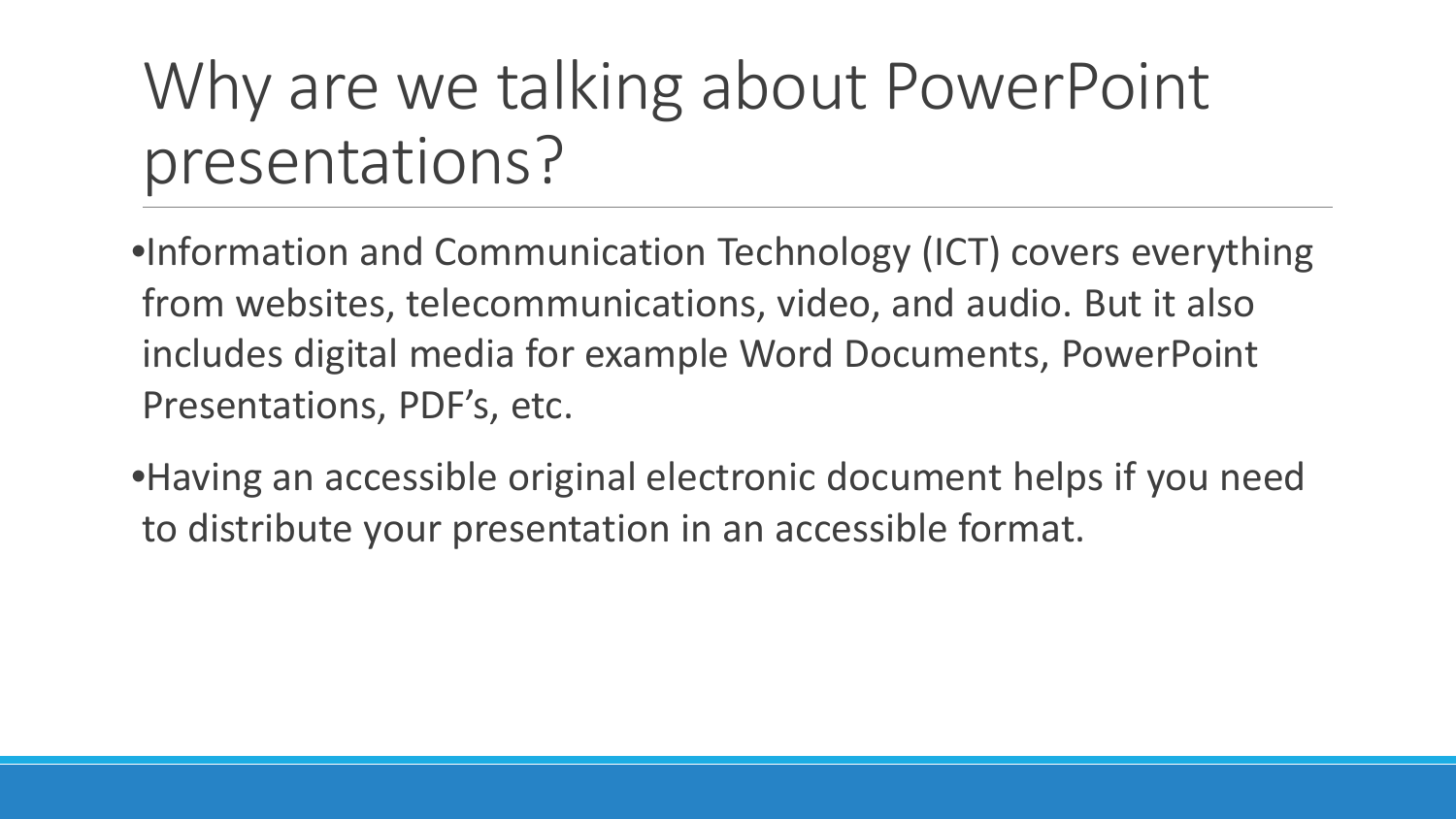#### How to make an accessible PowePoint presentation

- •Use default layouts and placeholders
- •Use unique slide titles on each slide
- •Use alternative text for images, graphs, and charts
- •Use basic data tables
- •Use appropriate link text
- •Make sure reading order is correct
- •Use built in PowerPoint accessibility checker as a reference
- •Other suggestions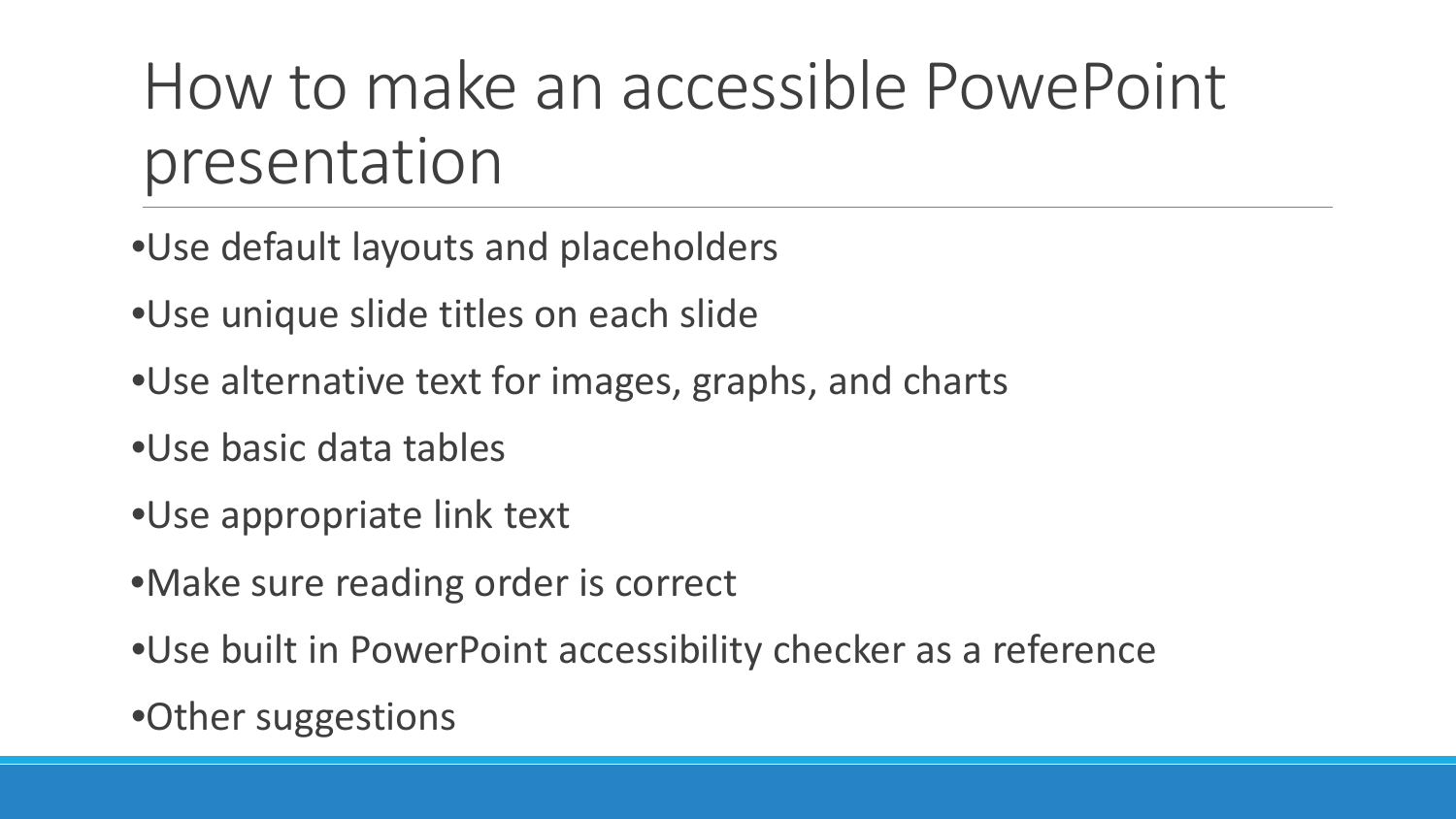## What are layouts and placeholders?

- •Layouts are the standard templates that are provided by Microsoft in PowerPoint
- •Placeholders are boxes that are provided in the templates that allow you to insert different types of content for example slide title, text, pictures, and graphs
- •Placeholders come preformatted to help ensure that each slide is as accessible as possible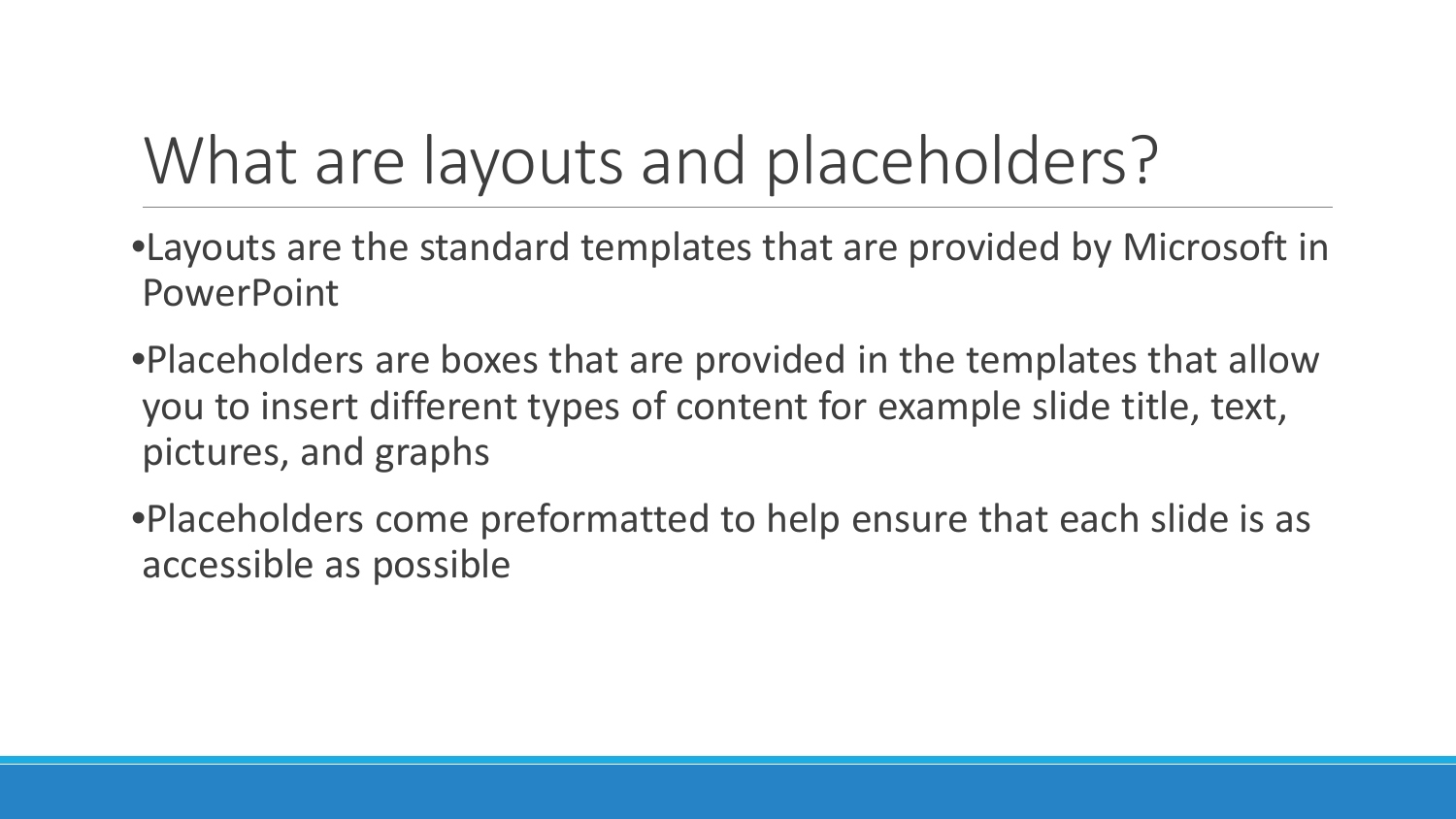## Why use unique titles on each slide?

•PowerPoint does not use a heading structure. Users of assistive technology will not be able to navigate using document structure navigation shortcuts. Unique slide titles will allow a user to navigate the PowerPoint in an effective way.

•Keep in mind that if a PowerPoint is converted to a PDF or other accessible format, document structure will need to be added at that time.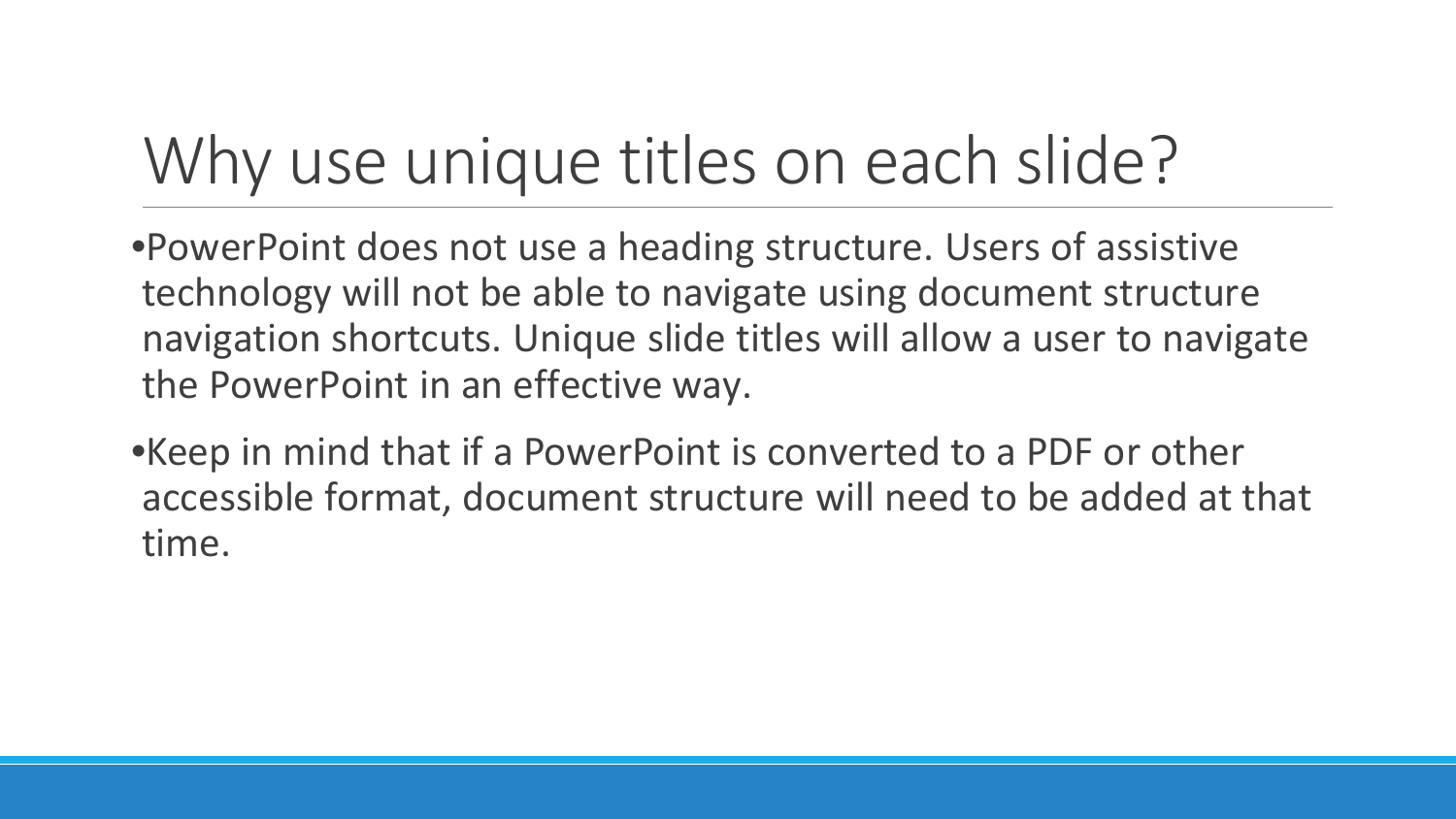#### What is alternative text?

•Alternative text is a descriptive representation of what an image, chart, or table is

•Alternative text needs to be added to any image, chart, or table that displays important information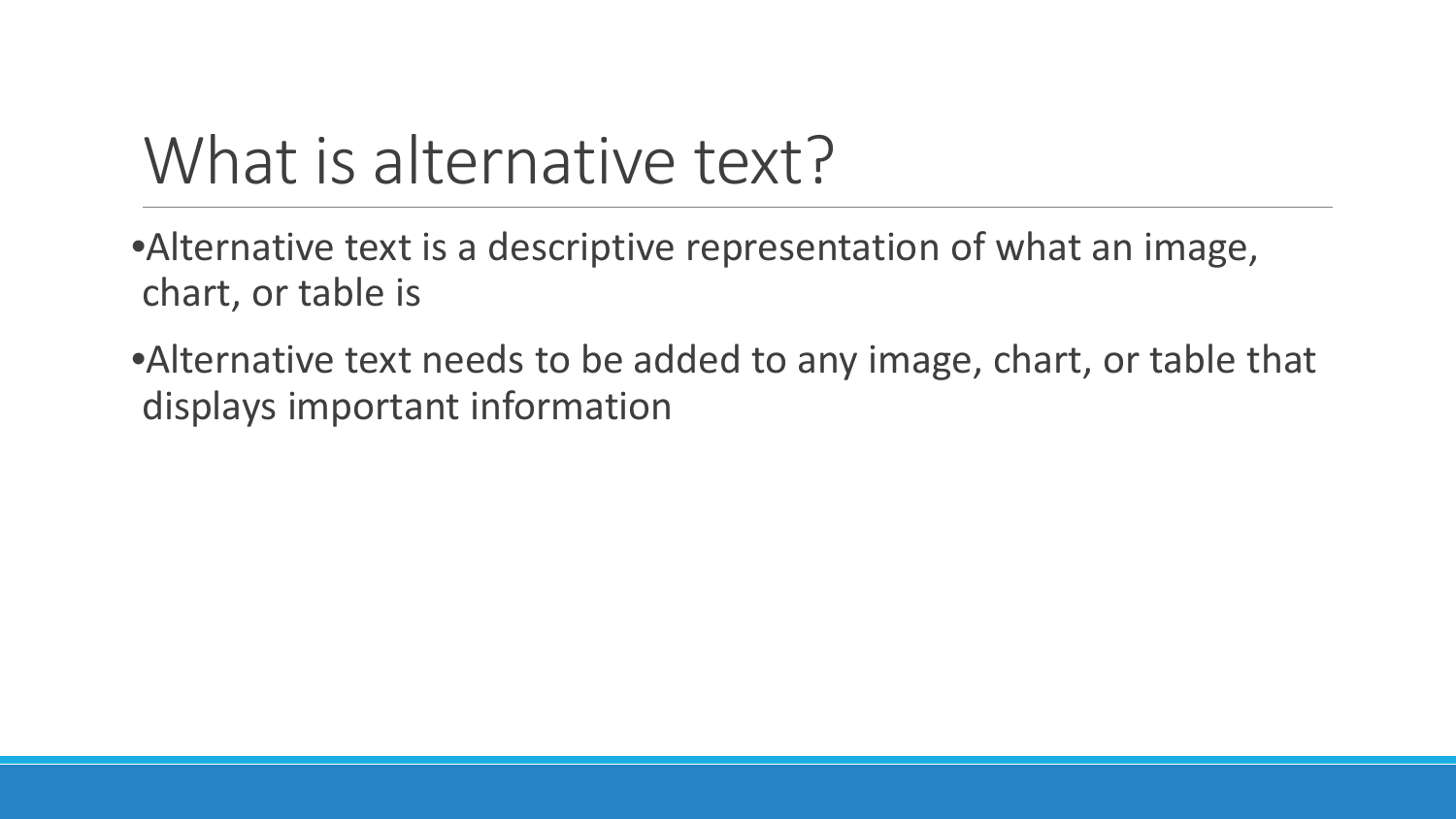#### What are basic data tables?

- •Tables are used to display data in an organized way
- •When using tables in PowerPoint best practice is to make it a simple data table
- •Never draw a table, always use insert table command
- •Make sure your table contains an alternative text description
- •Make sure your table has a header row, it helps people understand the meaning of each column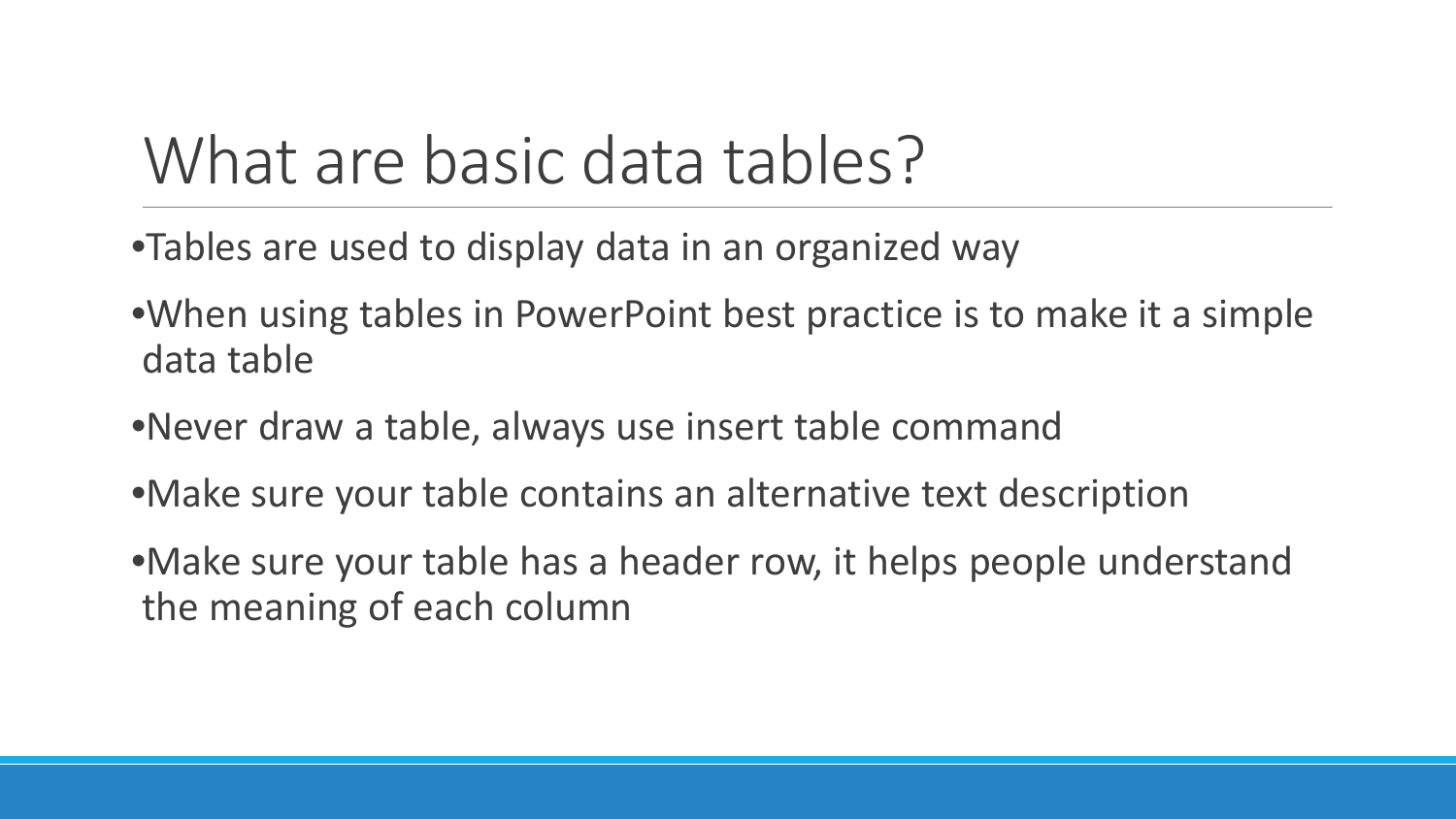## What is appropriate link text?

•Links are usually created in PowerPoint and Word by typing out the URL and hitting space or enter to create the link, for example <http://www.iltech.org/contactus.html>

•Typing the full URL can be confusing for users of assistive technology, that is why it is important to provide unambiguous names or context for links that describe the function, destination, or purpose

•For example: The Illinois Assistive Technology Program's [Contact Us](http://www.iltech.org/contactus.html)  [Page](http://www.iltech.org/contactus.html)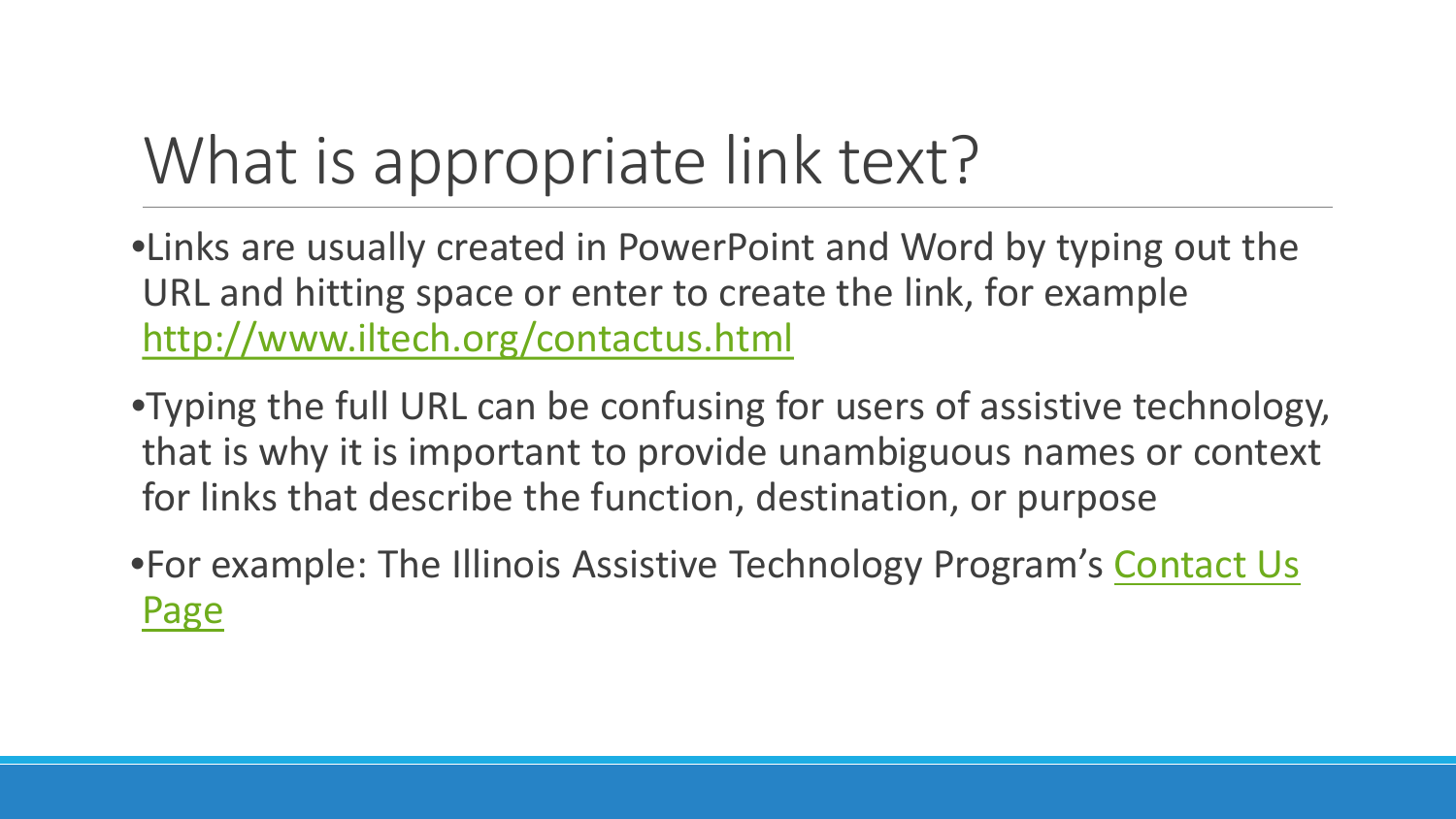### How do you check reading order?

- •Press the page down key until you get to the page you want to check
- •Press the tab key to cycle through the placeholders on the slide
	- Tabbing through each placeholder is simulating the order in which assistive technology would read what is on the slide
- •To Correct reading order select the first element/placeholder right click select bring to front, continue till you have selected all the elements/placeholders on the page then test with the tab method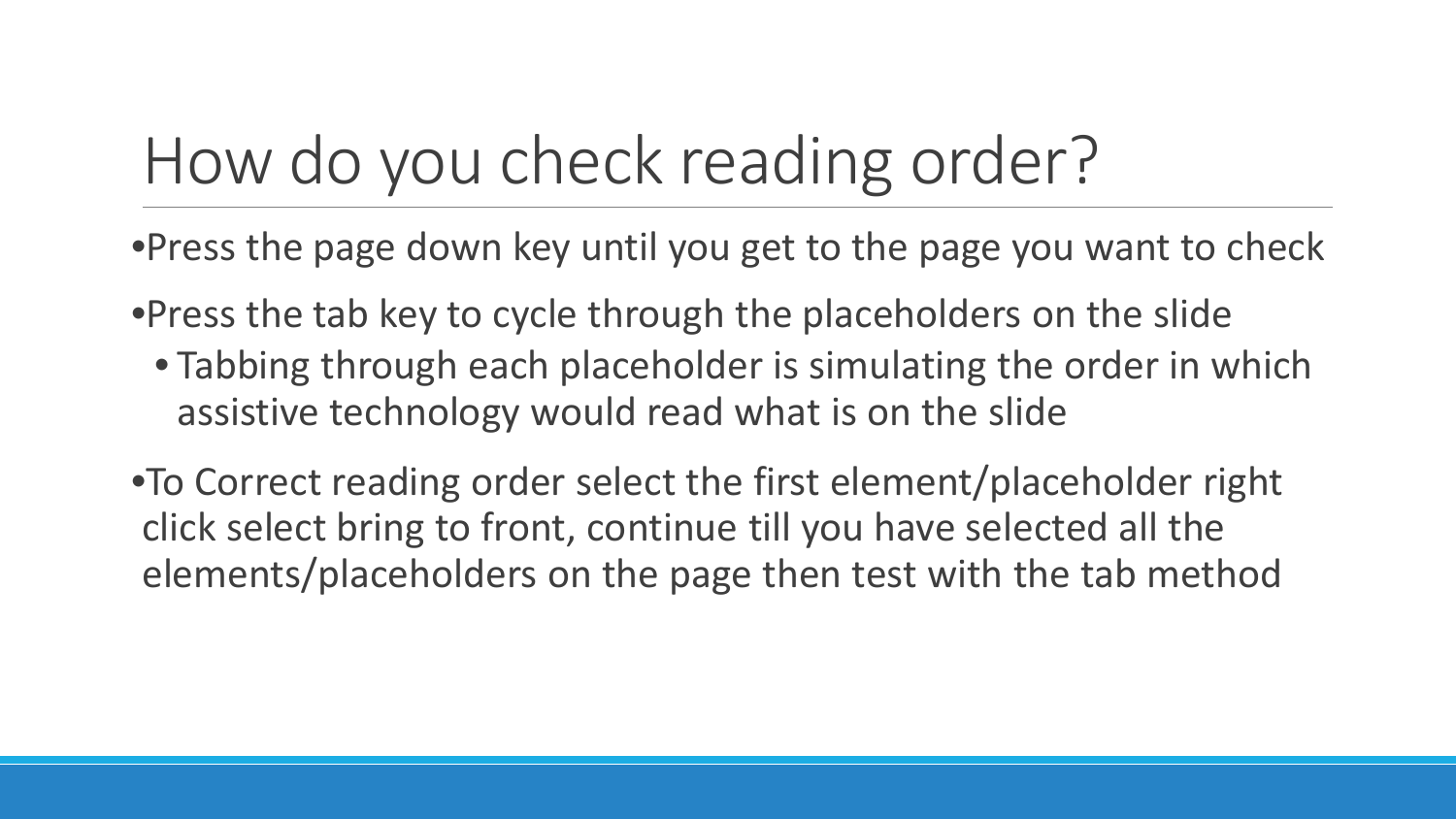How to do a quick check of your PowerPoint presentation?

•PowerPoint uses several presentation views

- •A quick way to check to see if your PowerPoint is accessible is by looking at it in Outline View
	- Anything that is displayed in the Outline View will be read by assistive technology
	- Allows the creator of the PowerPoint instant feedback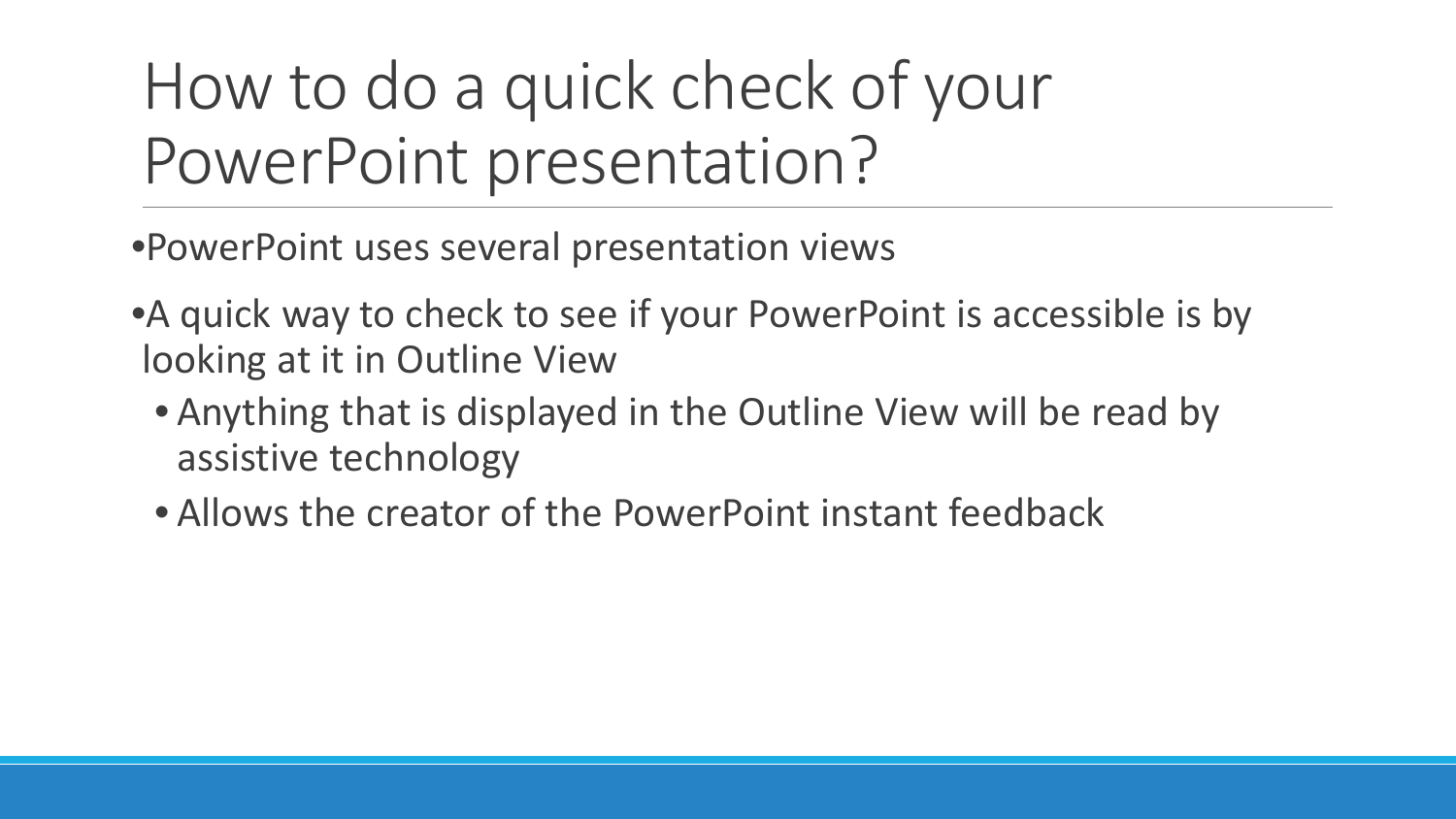•Microsoft PowerPoint has a tool that will help you check the basic accessibility of your word document

- •This tool checks against three sets of possible issues
	- Errors
	- Warnings
	- Tips

•To use the Word Accessibility Checker in 2013 go to File > Info > Inspect Document (Check for Issues Button) > Check Accessibilty

•Microsoft Office 2011 for Mac does not have an accessibility checker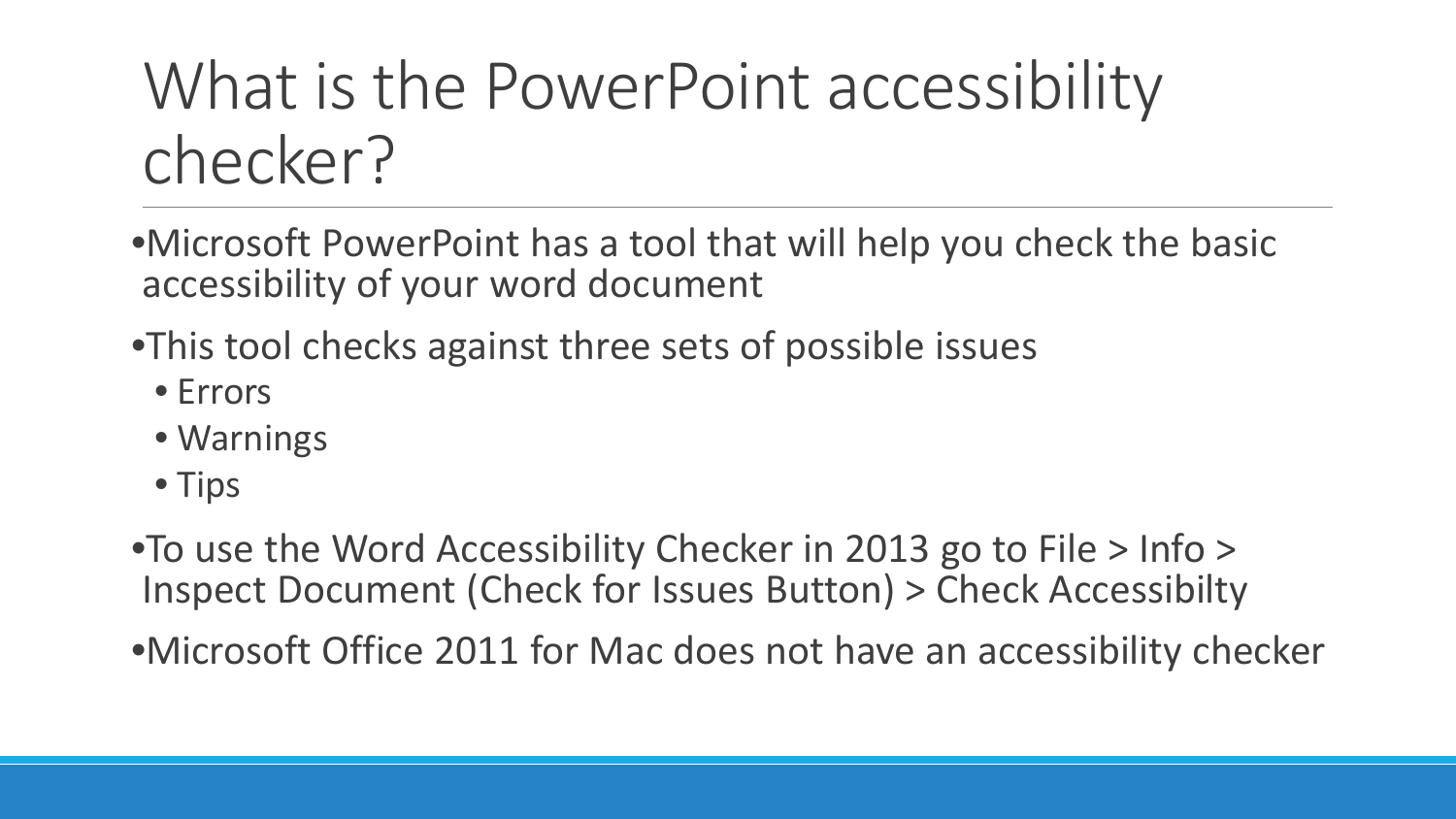- •Error: An error is for content that makes a file very difficult or impossible for people with disabilities to understand
- •In Errors the accessibility checker looks at these 3 guidelines
	- Do all objects have alternative text
	- Do all tables specify column header information
	- Do all slide have titles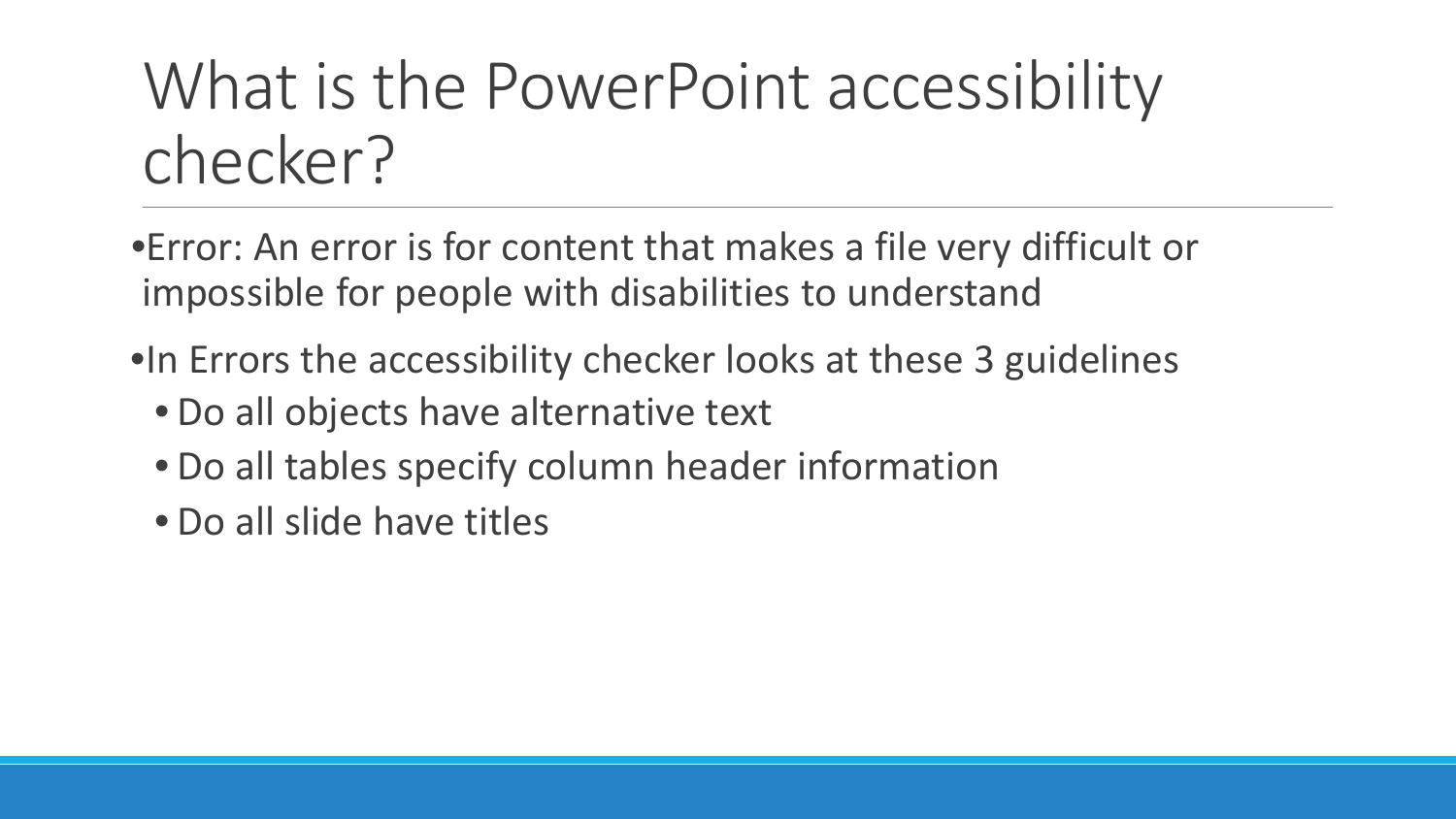- •Warning: A warning is for content that in most, but not all, cases makes a file difficult for people with disabilities to understand.
- •In Warnings the accessibility checker looks at 3 guidelines
	- Is the hypertext meaningful
	- Does the table have simple structure
	- Does the table use blank cells for formatting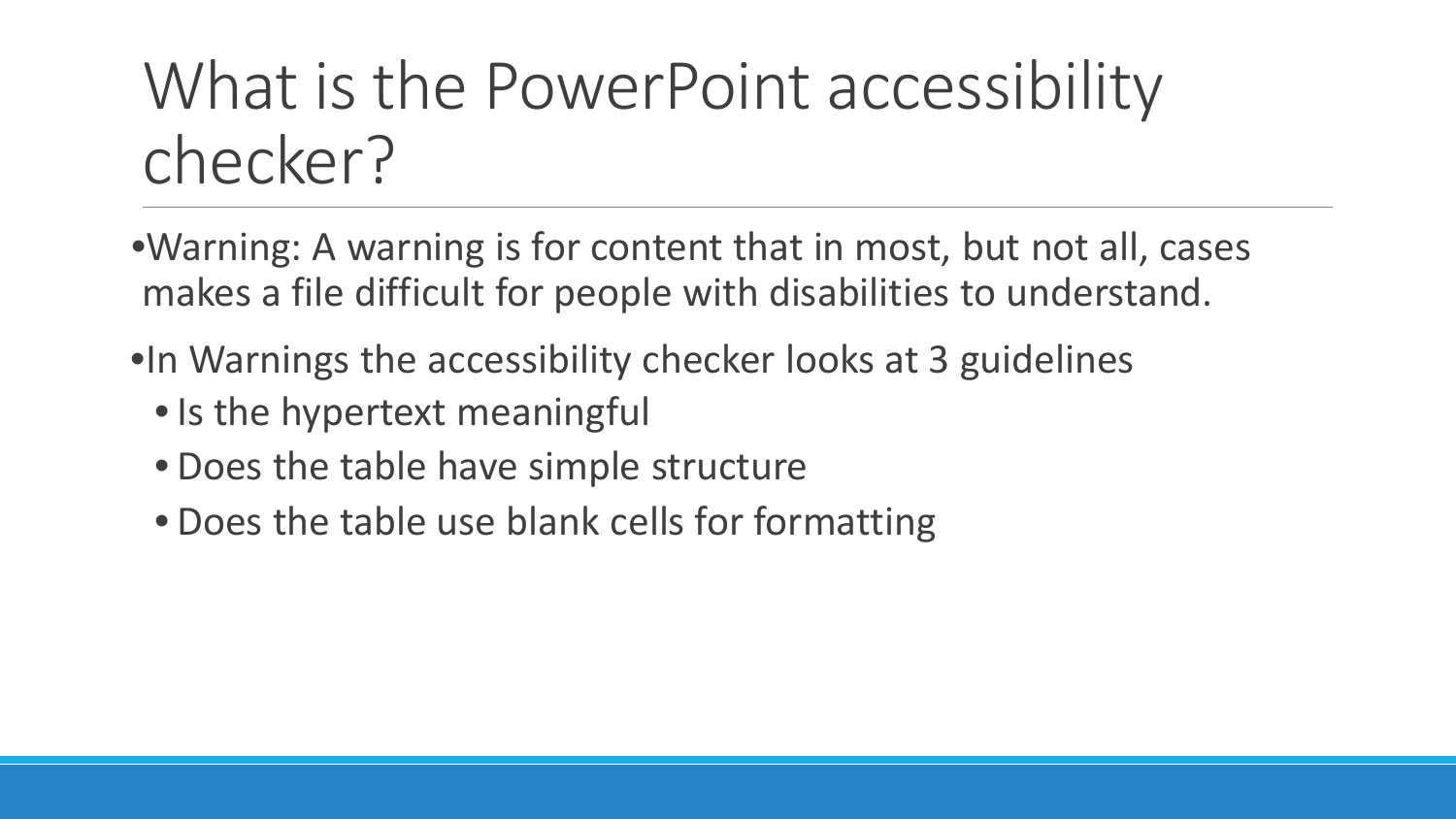- •Tip: A tip is for content that people with disabilities can understand, but that might be better organized or presented in a way that would improve their experience.
- •In Tips the accessibility checker looks at these 3 guidelines
	- Are closed captions included for inserted audio and video
	- Is the reading order of the slide logical
	- Are the slide titles unique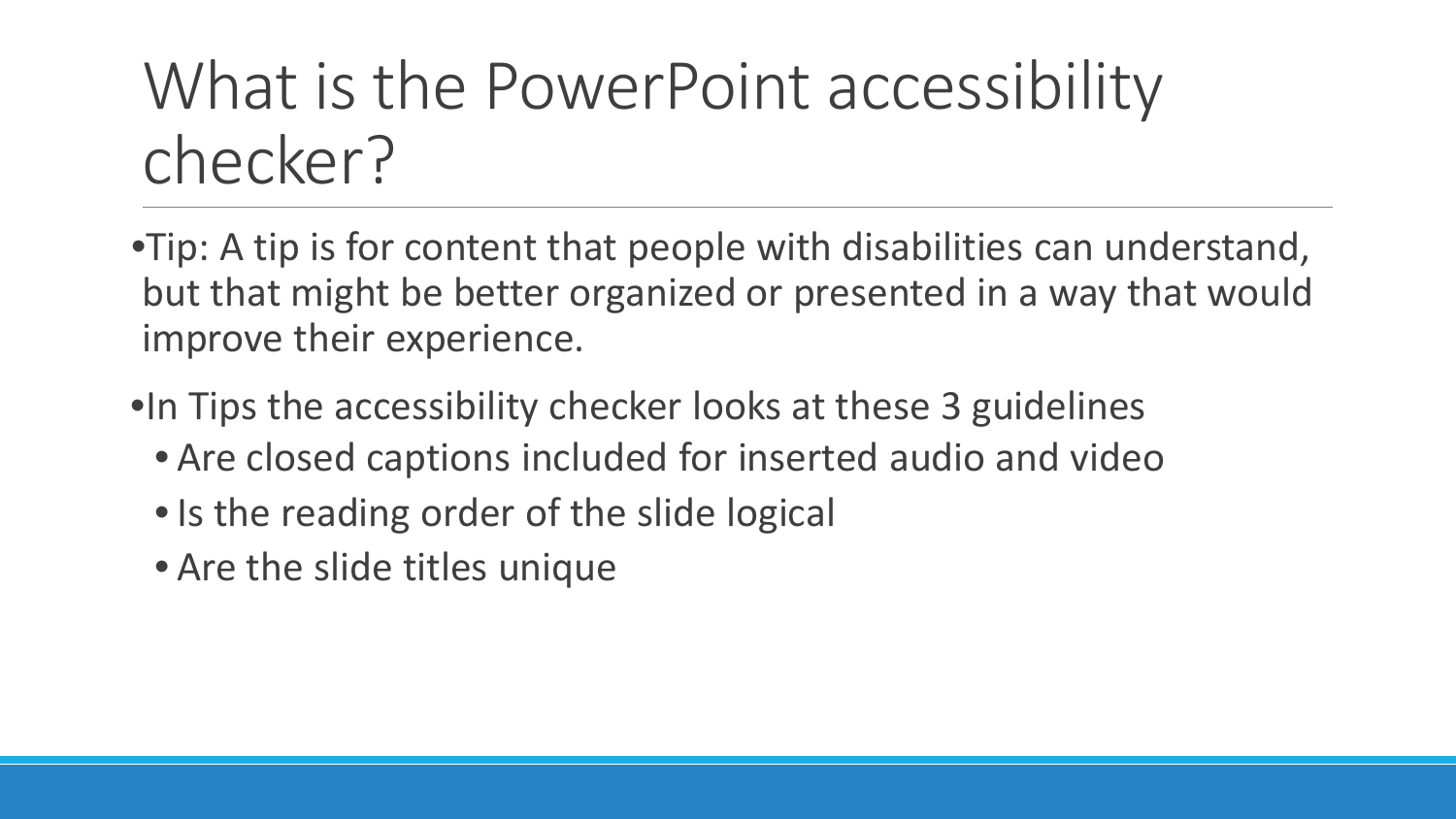#### Other things to consider

- •Ensure that the font size sufficient for people viewing the presentation
- •Provide sufficient contrast
- •Do not use color only to convey content
- •Avoid automatic slide transitions
- •Use simple slide transitions if possible, remember to remove them if distributing your presentation